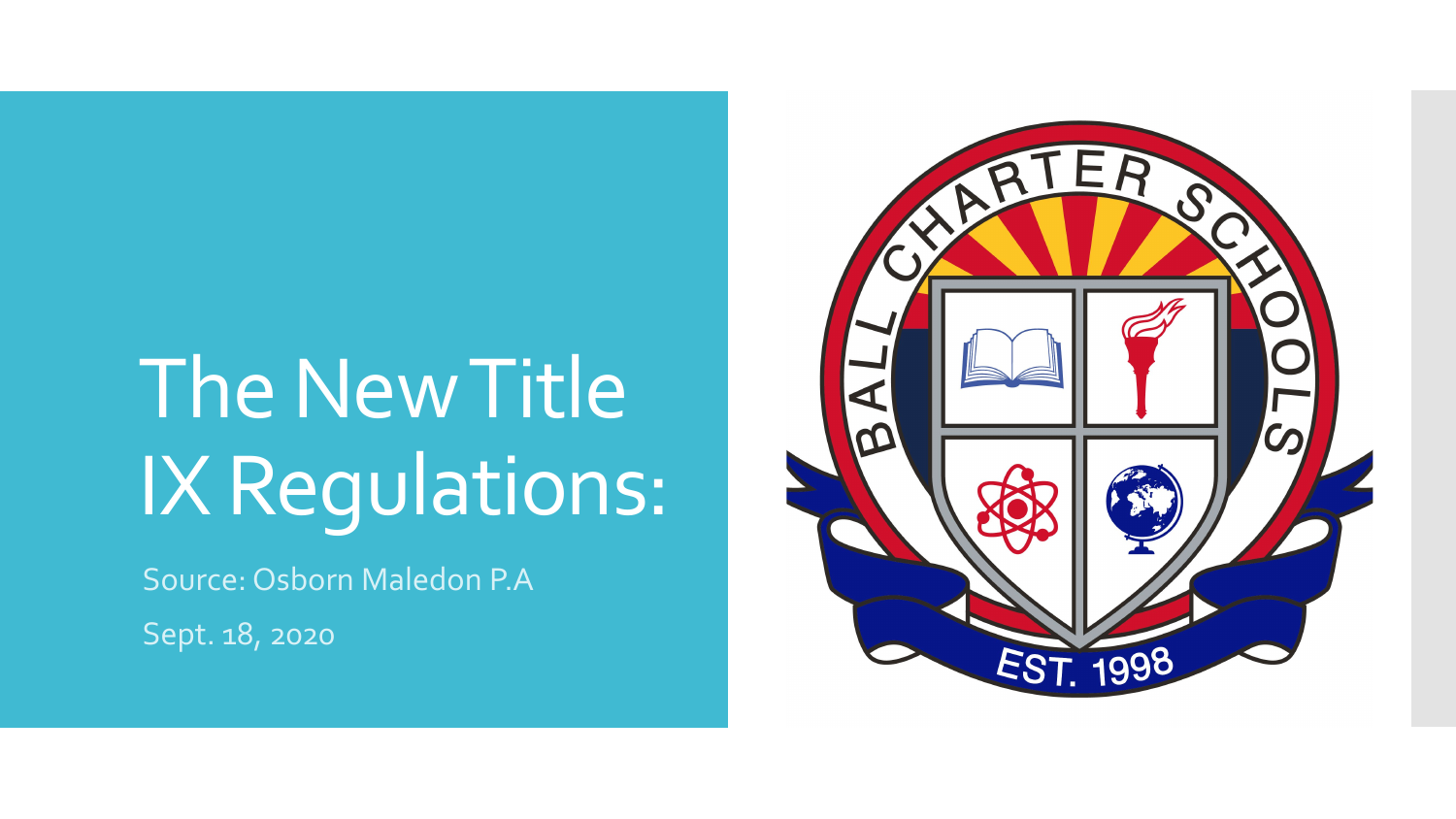#### What is Title IX?

- No person in the United States shall, on the basis of sex, be excluded from participation in, be denied the benefits of, or be subject to discrimination under any education program or activity receiving Federal financial assistance.
- 20 U.S.C. § 1681, adopted in 1992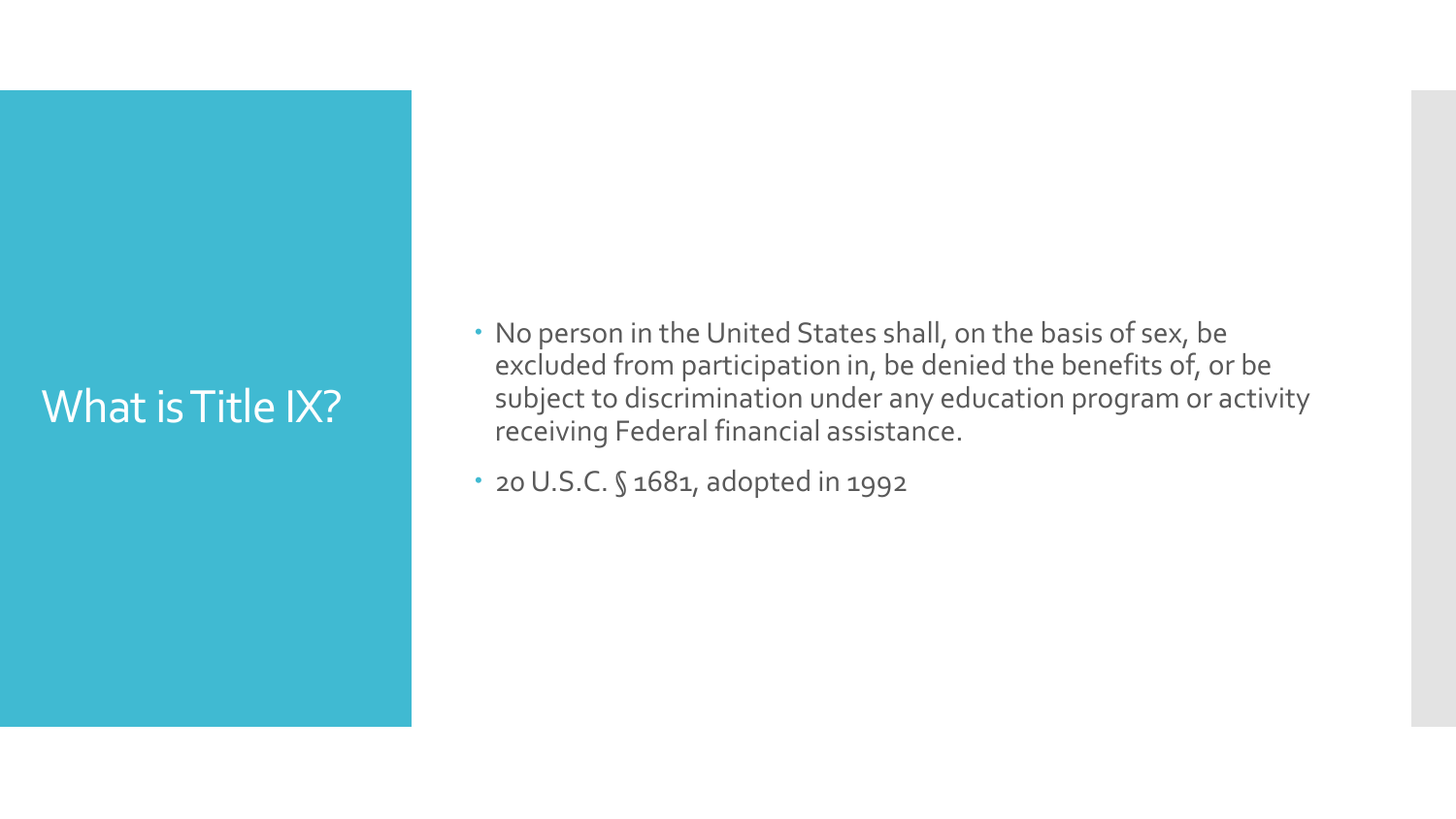#### Title IX Prohibits Sex Discrimination

Sexual harassment is one form of sex discrimination.

The new regulations now define "sexual harassment":

- Employee quid pro quo
- Hostile environment
- Violence Against Women Act offenses:
- Sexual violence
- Dating violence
- Domestic violence
- Stalking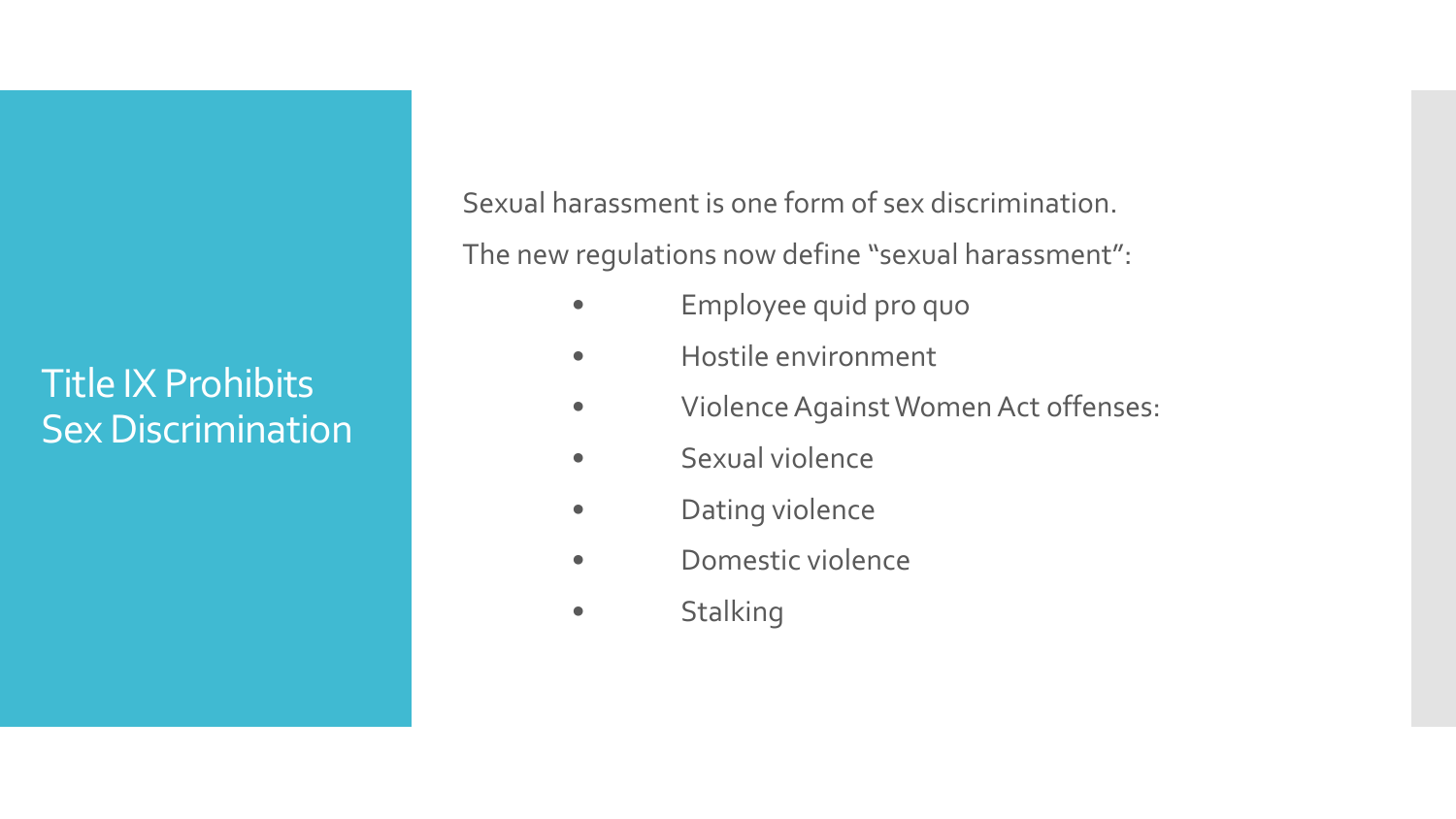### Two Key Cases

- Gebserv. Lago Vista Independent School
- District, 524 U.S. 274 (1998)
- School may be liable under Title IX for employee on student sexual harassment if: School official with authority to institute corrective measures as actual notice of allegations that an employee is engaging in sexual misconduct involving the student and the school acts in a deliberately indifferent manner.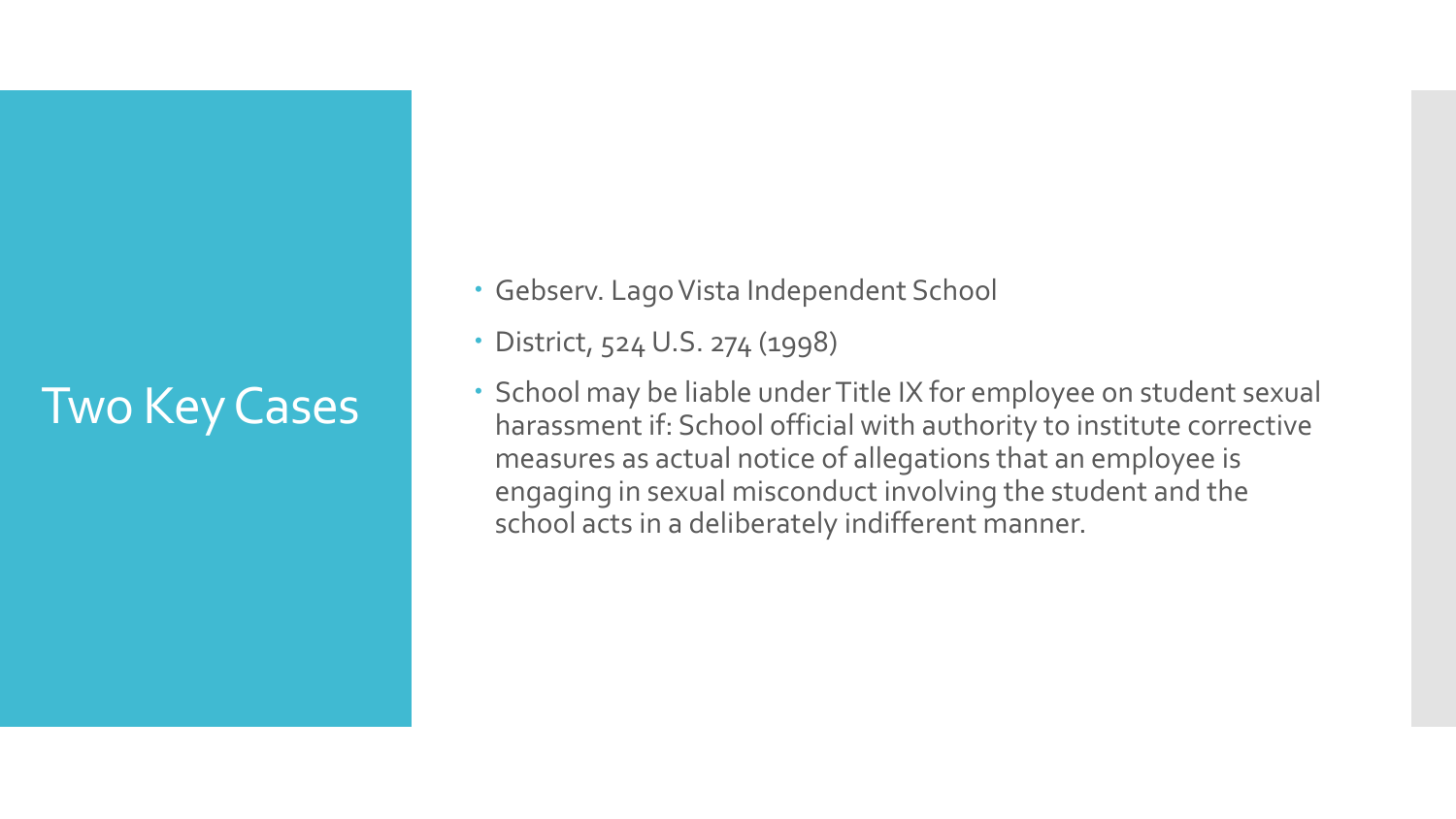#### Two Key Cases

- Davis v. Monroe County Board of Education, 526 U.S. 629 (1999)
- School may be liable under Title IX for student on student sexual harassment if:
	- Unwelcome conduct as determined by a reasonable person that is so severe, pervasive and objectively offensive that it effectively denies a person's equal access to the school's resources and opportunities.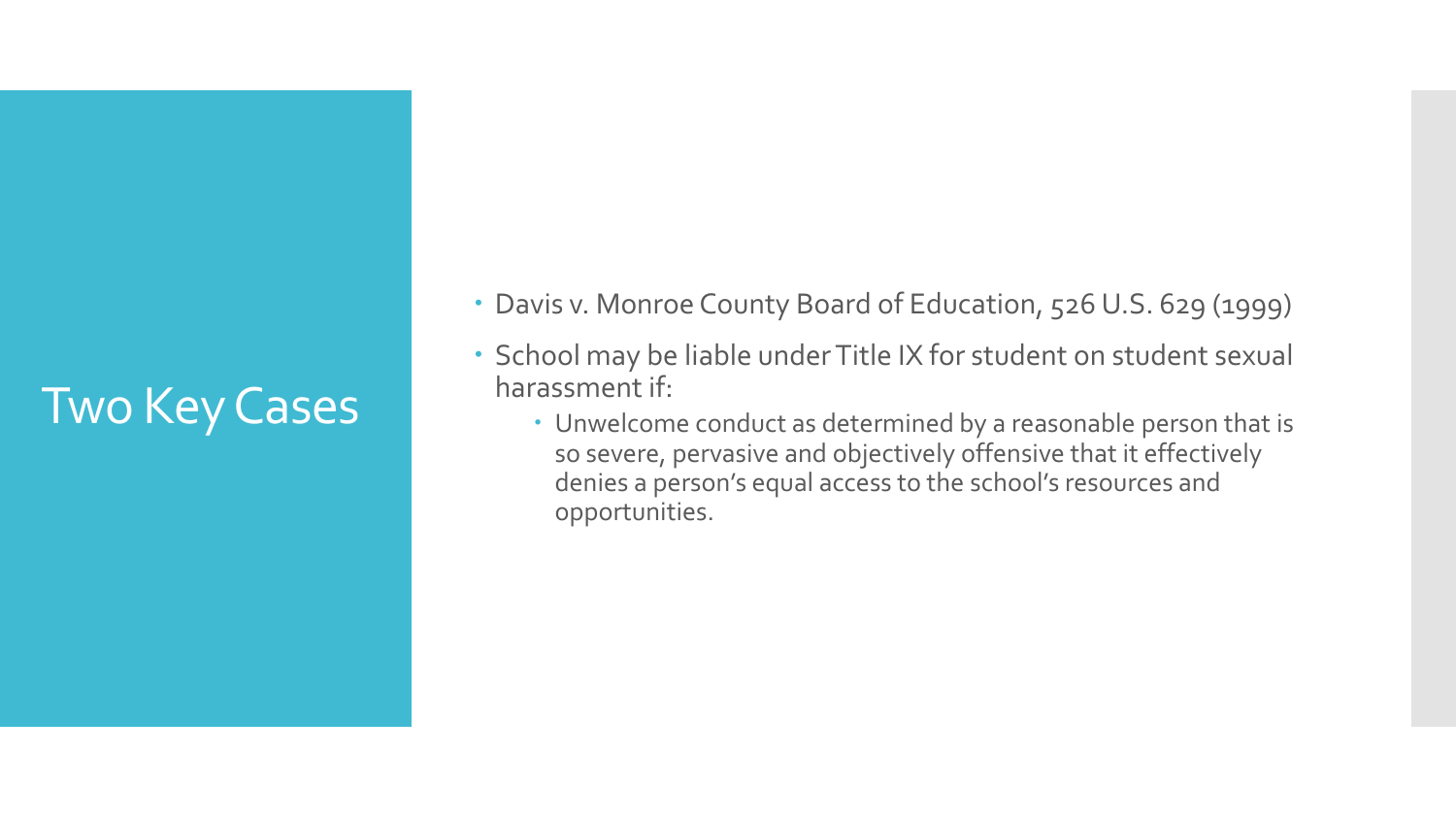

Must appoint a Title IX Coordinator

 Ball Charter Schools have appointment a Title IX coordinator. Please reach out to Parker Galope with questions.

> Parker Galope 17606 N. 7<sup>th</sup> Avenue, Phoenix, AZ 85023 Ph: 602-726-0929 (text friendly) Fax: 602-896-1997 [pgalope@ballcharterschools.org](mailto:pgalope@ballcharterschools.org)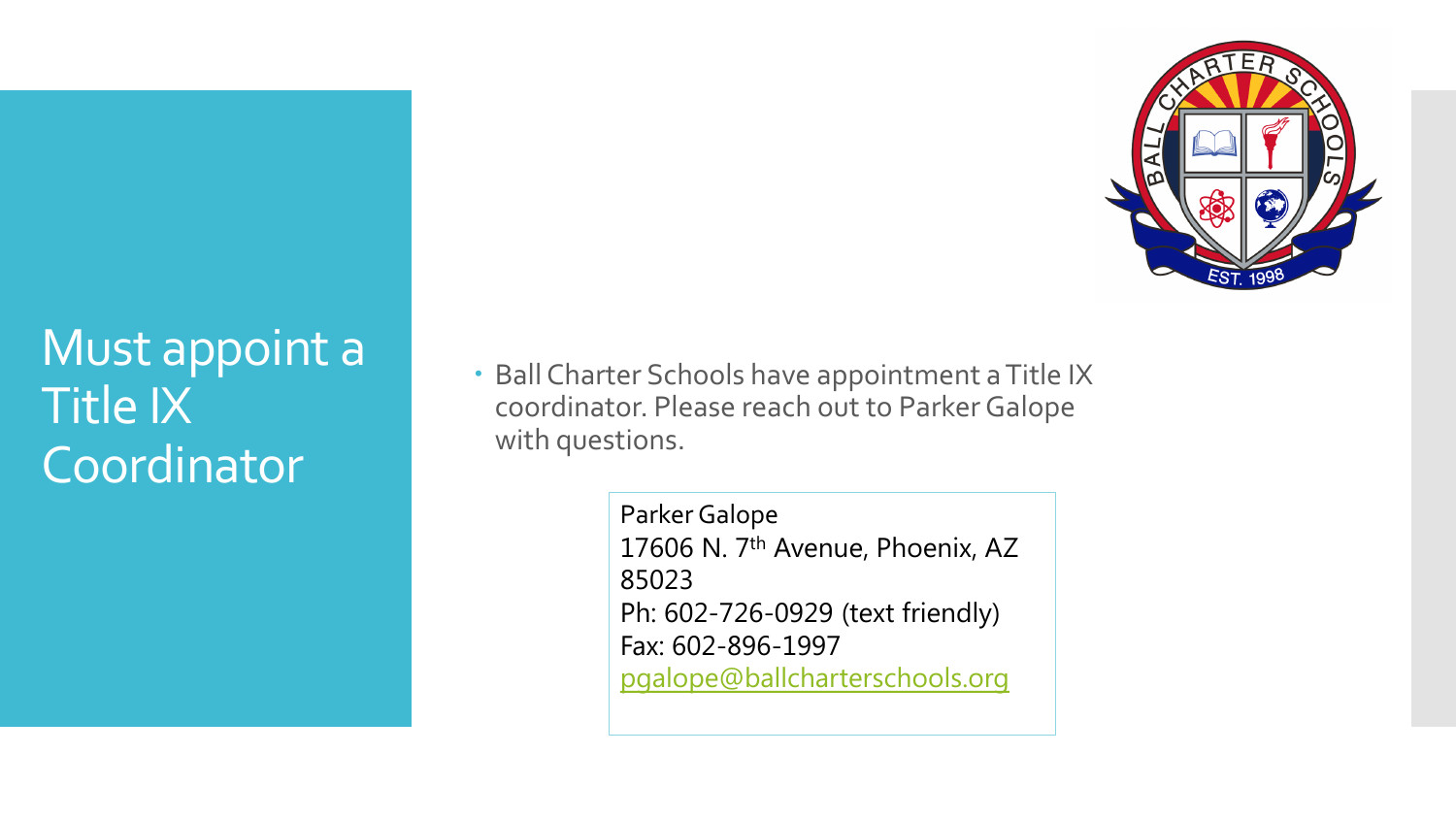Formal Complaint v. Actual Knowledge

Schools must respond to sexual harassment reports (actual knowledge) OR formal complaints. Any kind of notice triggers responsibility to act.

- A "formal complaint" is a document that is filed by a complainant OR filed and signed by the Title IX Coordinator that alleges sexual harassment and that requests that the school investigate the allegations.
- A "complainant" is the alleged victim (even if they do not file a formal complaint).
- A "respondent" is the alleged perpetrator.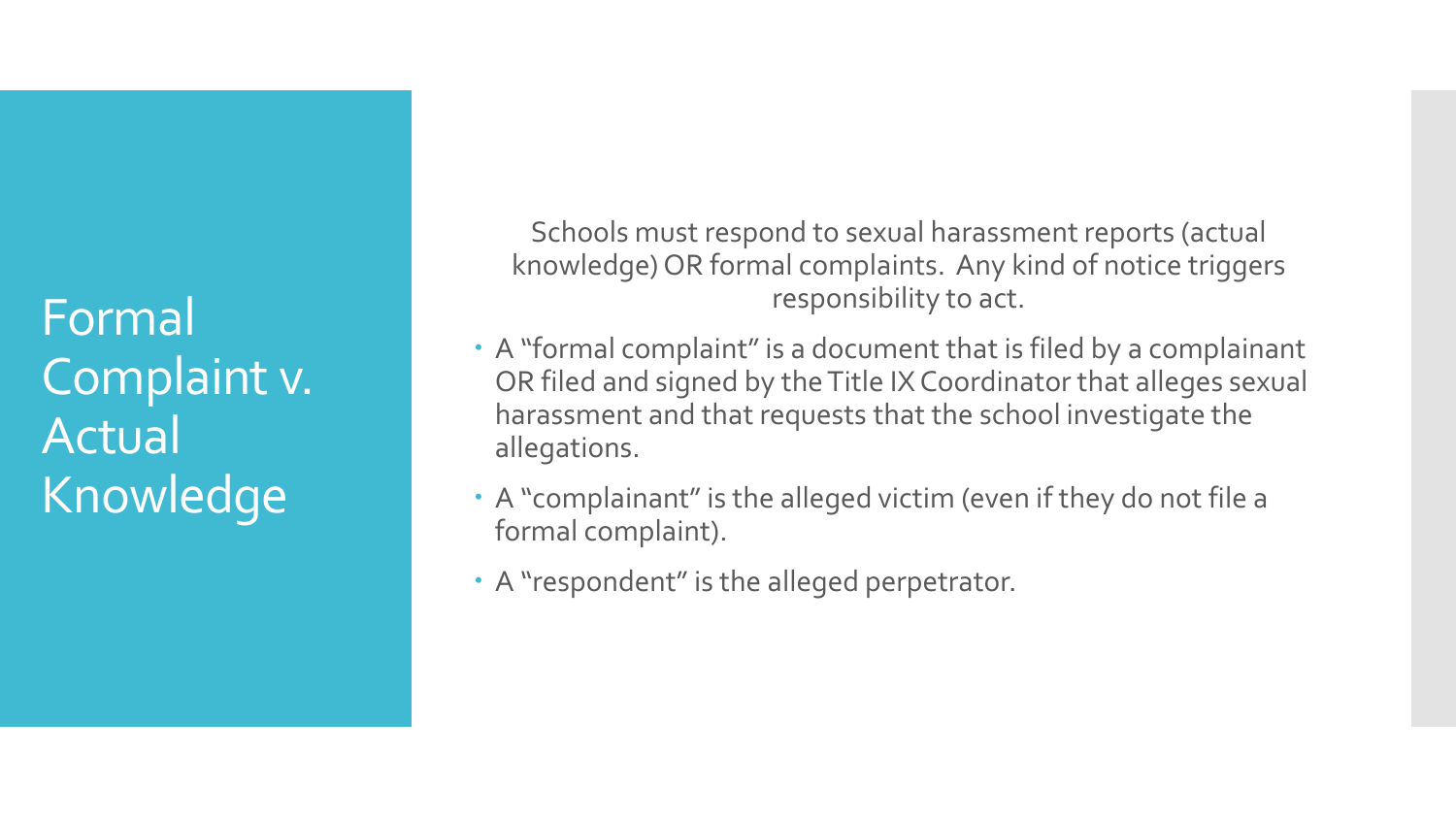Initial Responses to **Notice** 

#### Schools must:

- Treat complainants and respondents equitably, including offering supportive measures to both complainants and respondents.
- Follow a grievance process before disciplining or sanctioning a respondent.

Even if no formal complaint is filed, the Title IX Coordinator must:

- Contact the complainant to discuss the availability of "supportive measures"
- Consider the complainant's wishes with respect to supportive measures inform the complainant of the availability of supportive measures with or without the filing of a formal complaint; and explain the process for filing a formal complaint.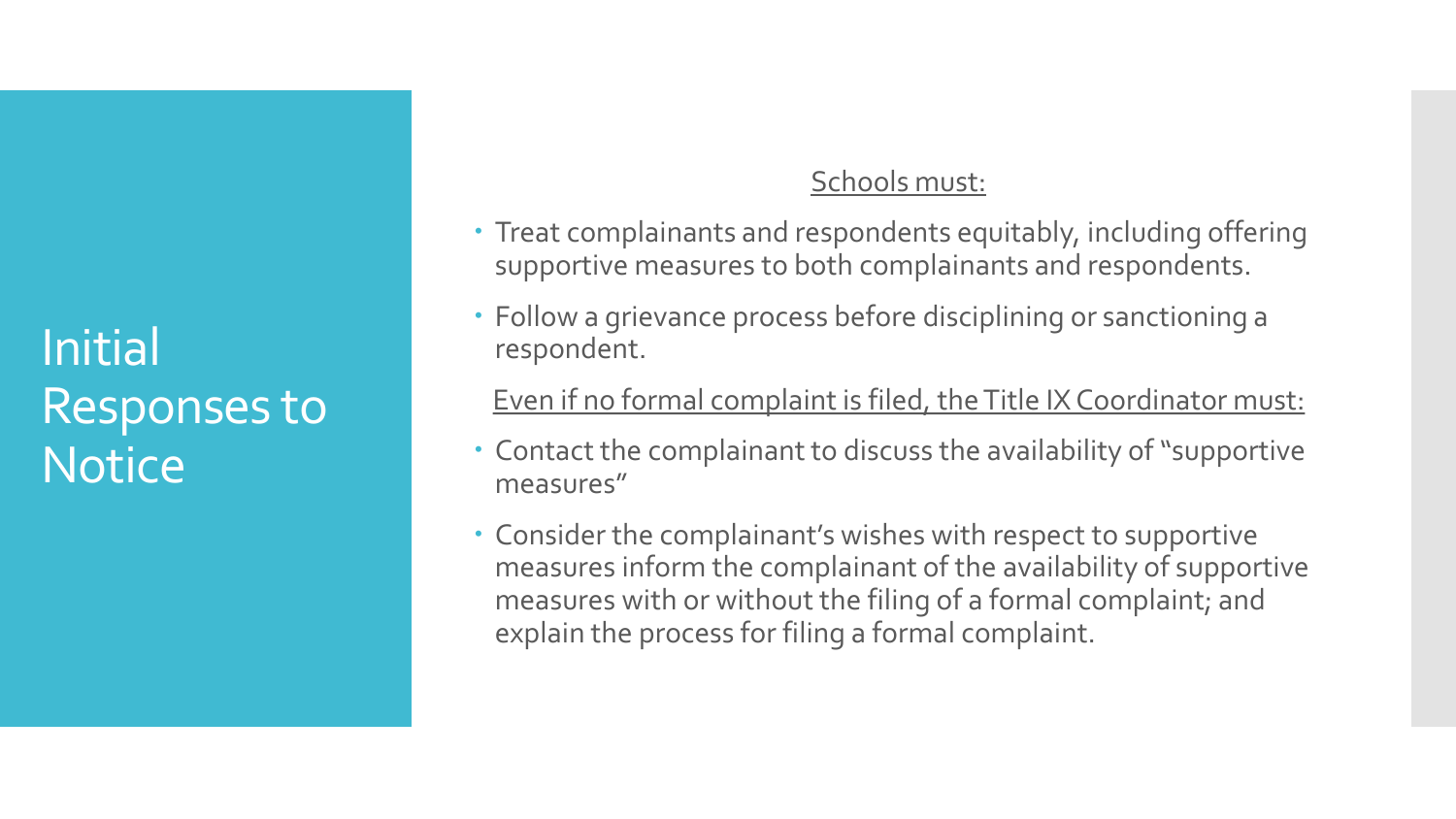Definition of "Supportive Measures"

- Non-punitive, individualized services offered as appropriate and without charge to a complainant OR a respondent before or after filing a formal complaint or if no formal complaint is filed.
- Must be designed to restore or preserve educational access without "unreasonably" burdening the other party.

#### Examples of supportive measures:

- Counseling
- Course modifications
- Schedule changes
- **•** Increased monitoring or supervision

A supportive measure that completely removes a respondent from an activity would likely be considered punitive and thus improper.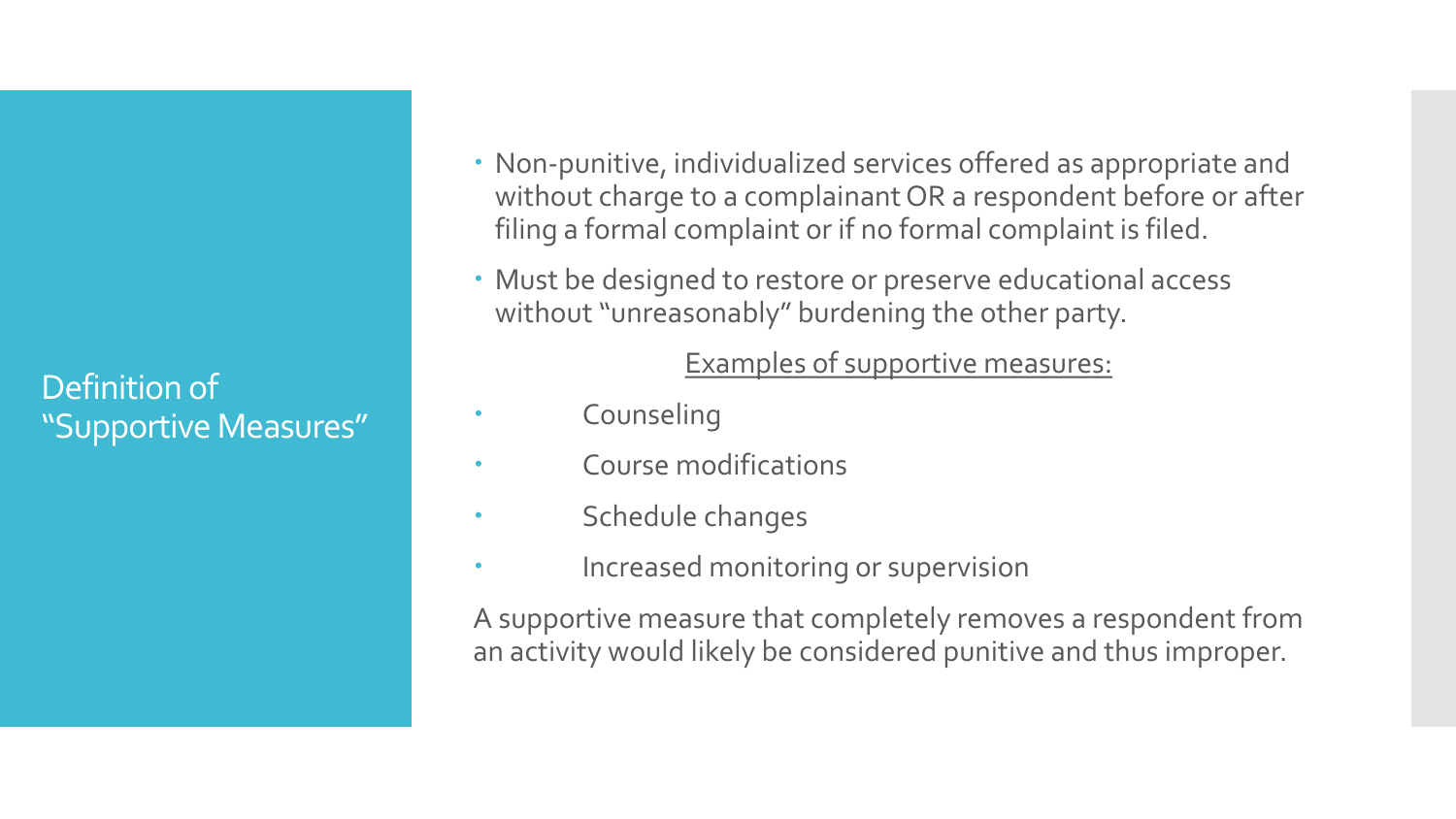#### Emergency Removal

A student may be removed on an emergency basis when necessary to protect the student or another individual from immediate threat to physical health or safety.

- The decision must be based on an individualized safety and risk analysis.
- May not be solely for emotional or mental health reasons.
- After the removal, the school must give student notice and an opportunity to challenge the removal.
- Consider the interplay of other laws related to removal, including IDEA (a change in placement?) and Section 504.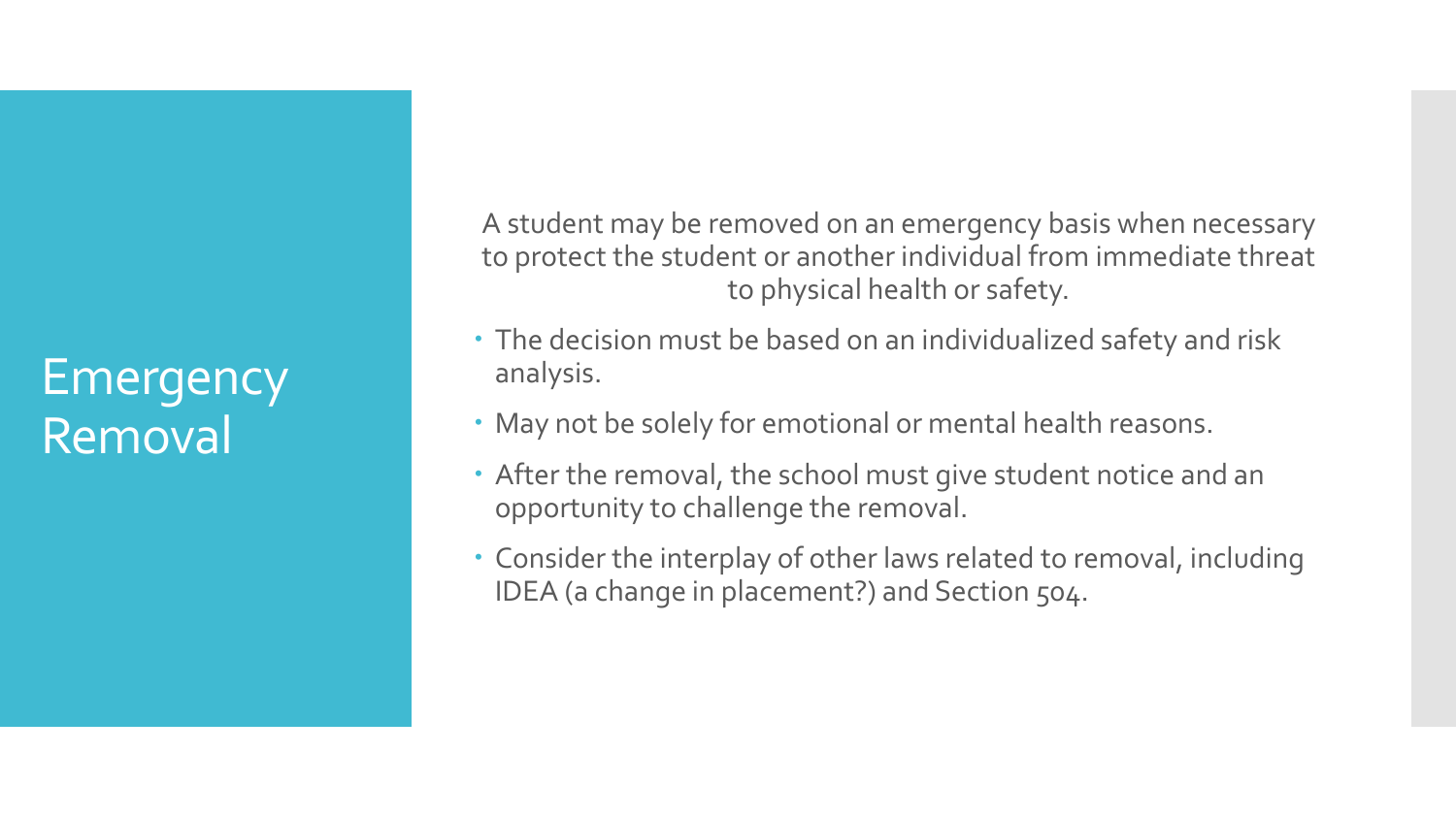### Informal Resolutions

Informal resolutions are prohibited unless a formal complaint has been filed.

- Informal resolutions are prohibited when the complainant is a student, and the respondent is an employee.
- Informal resolutions are allowed if:
- Both parties are provided written notice of their rights; and both parties have provided voluntary, written consent to participate in the informal resolution.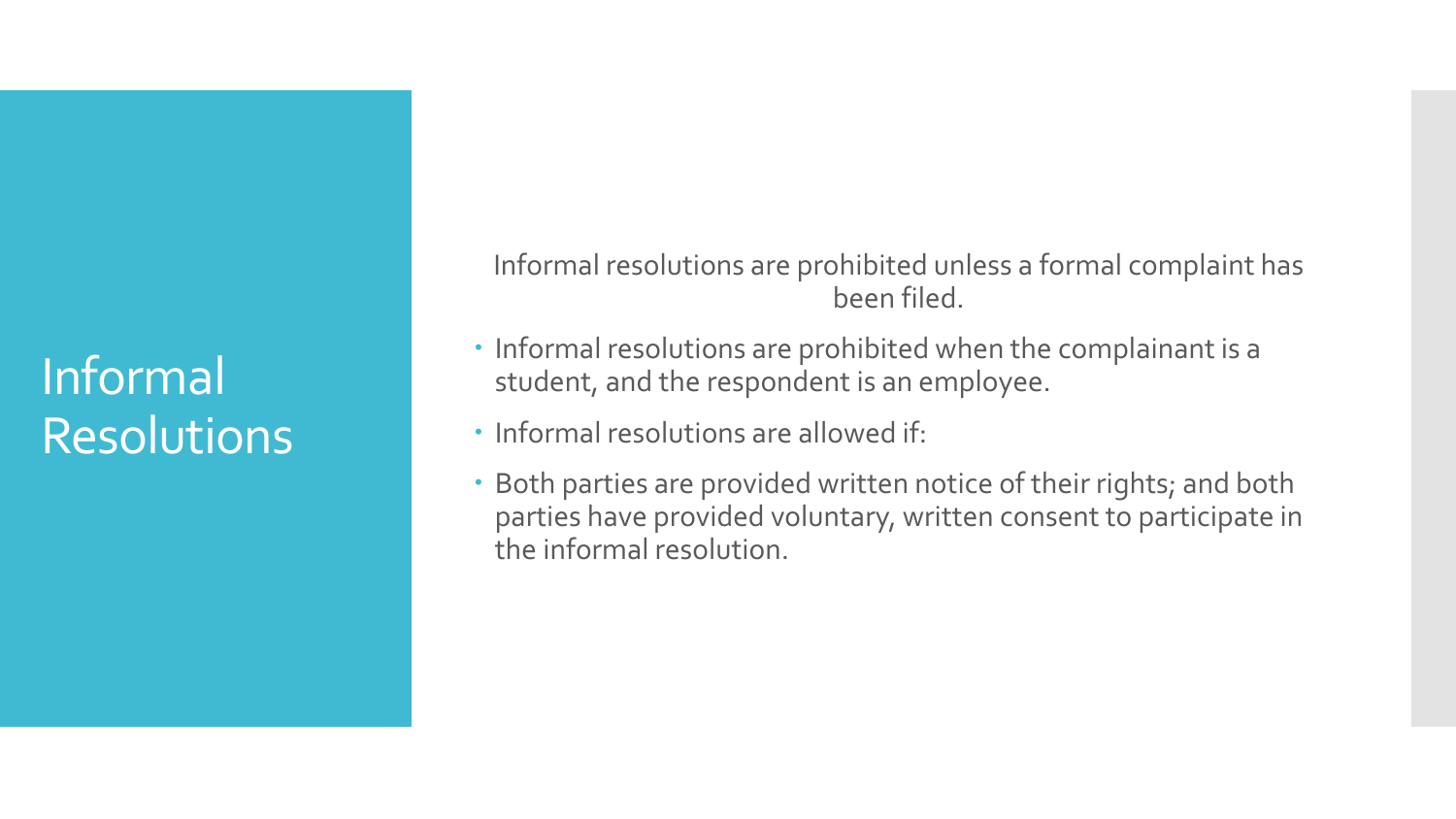Formal Complaint **Process** 

New requirements for investigating, dismissing a determining responsibility related to formal complaints.

- Must treat parties equitably. Must evaluate all evidence objectively. Must presume that the respondent is not responsible. Must provide reasonably prompt time frames for completion.
- Must describe the possible outcomes. Must state whether using the preponderance of the evidence or clear and convincing standard of evidence to determine responsibility.
- Must ensure no conflict of interests by involved parties. Must describe the appeal process. Must describe the supportive measures that are available. Must not require, allow or use evidence that is privileged.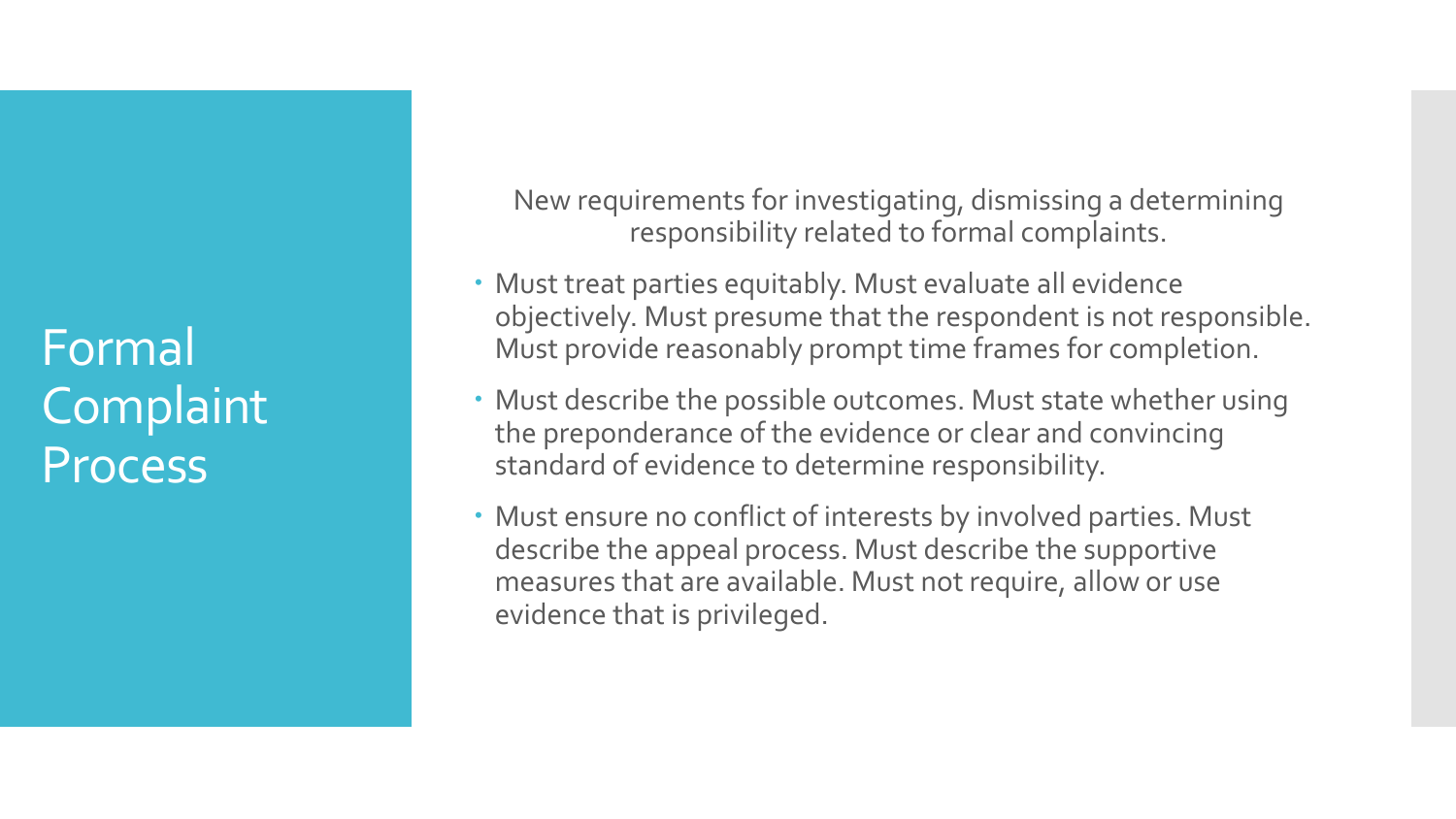### Written Notice

**The written notice must include:**

- notice of the grievance process, including any informal resolution process;
- notice of the allegations, in sufficient detail to allow the respondent to prepare a response (names of known parties, conduct alleged, date and location of conduct, if known);
- a statement that the respondent is presumed to be not responsible for the conduct all<br>• notice of the grievance process, including any informal resolution process;
- notice of the allegations, in sufficient detail to allow the respondent to prepare a response (names of known parties, conduct alleged, date and location of conduct, if known);
- a statement that the respondent is presumed to be not responsible for the conduct alleged;
- a statement that responsibility will be determined at the conclusion of the grievance process;
- notice of the parties' rights to have an attorney or non-attorney advisor and to inspect and review evidence; and
- notice of any provision in the code of conduct or school policies that prohibits knowingly making falsé statements or providing false evidence during the grievance process.
- a statement that responsibility will be determined at the conclusion of the grievance process;
- notice of the parties' rights to have an attorney or non-attorney advisor and to inspect and review evidence; and
- notice of any provision in the code of conduct or school policies that prohibits knowingly making falsé statements or providing false evidence during the grievance process.

Schools must provide written notice to the parties in sufficient time to allow the respondent to prepare a response before any initial interview.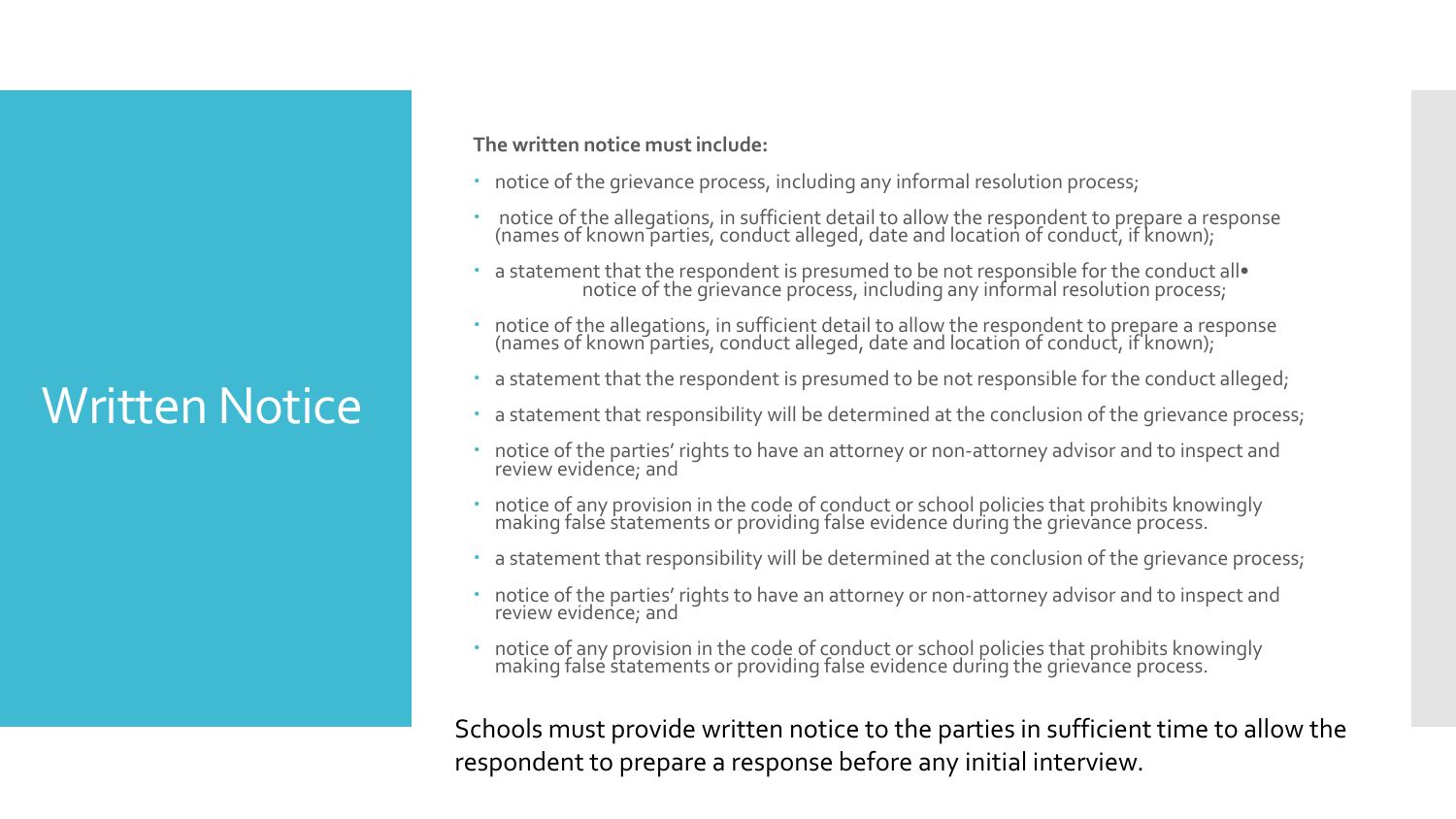### Who Investigates?

Your Title IX Coordinator can investigate OR you can use someone else to investigate.

You must use a different person to investigate if the Title IX Coordinator has a conflict.

 They signed the formal complaint. They have a bias against one or both of the parties.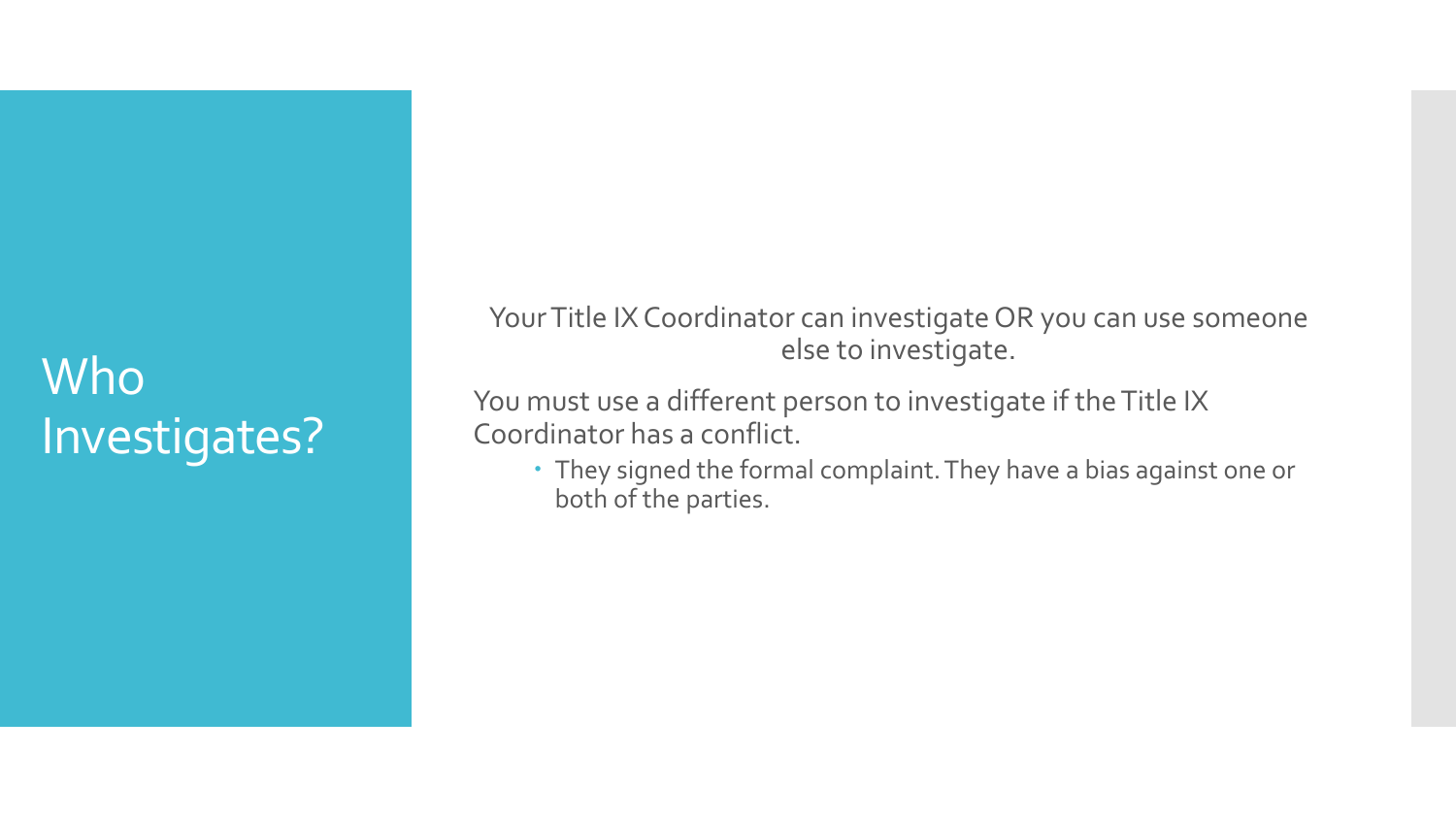# Investigation

#### When you investigate a formal complaint, you must:

- Ensure that the burden of proof is on the school, including for gathering any evidence.
- Provide an equal opportunity for the parties to present witnesses and evidence.
- Not restrict either party's ability to discuss the allegations or gather and present evidence.
- Provide the parties with the same opportunities for attorney/nonattorney advisors to be present during interviews or proceedings.
- Provide written notice of the date, time, participants, purpose and location of each interview or other meeting to allow the party to prepare or participate.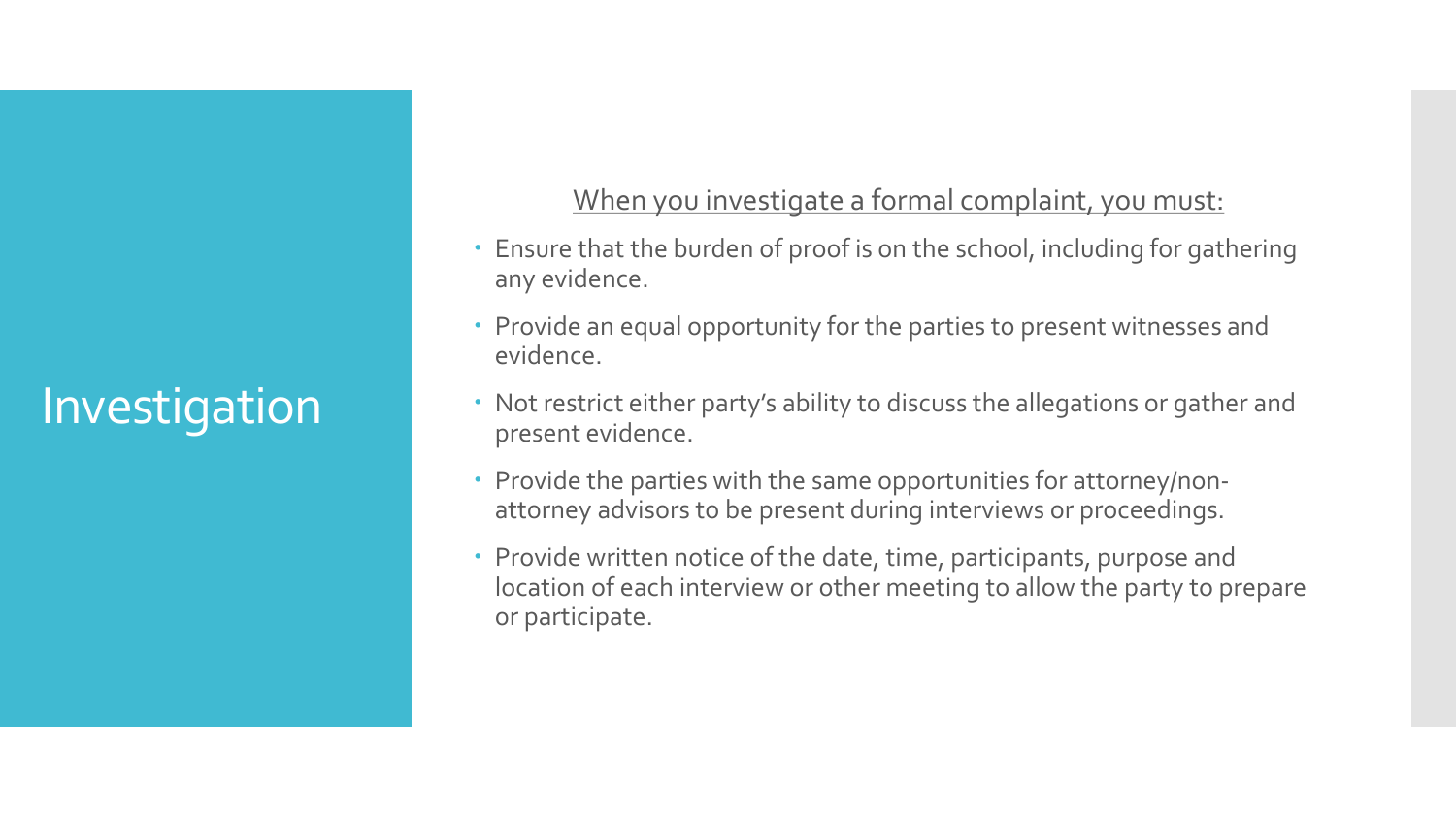#### **Dismissal**

#### Formal Complaints must be dismissed if:

- The complaint does not state an allegation of sexual harassment, even if all facts are found to be true;
- The sexual harassment, even if it did occur, did not occur in a school program or activity; or
- The sexual harassment did not occur in the United States.

#### Formal Complaints may be dismissed if:

- If the complainant notifies the Title IX Coordinator that s/he wants to withdraw the Complaint;
- If the respondent's employment or enrollment with the school ends; or
- If circumstances prevents the gathering of evidence sufficient to render a determination (passage of time since conduct, complainant refuses to cooperate, etc.).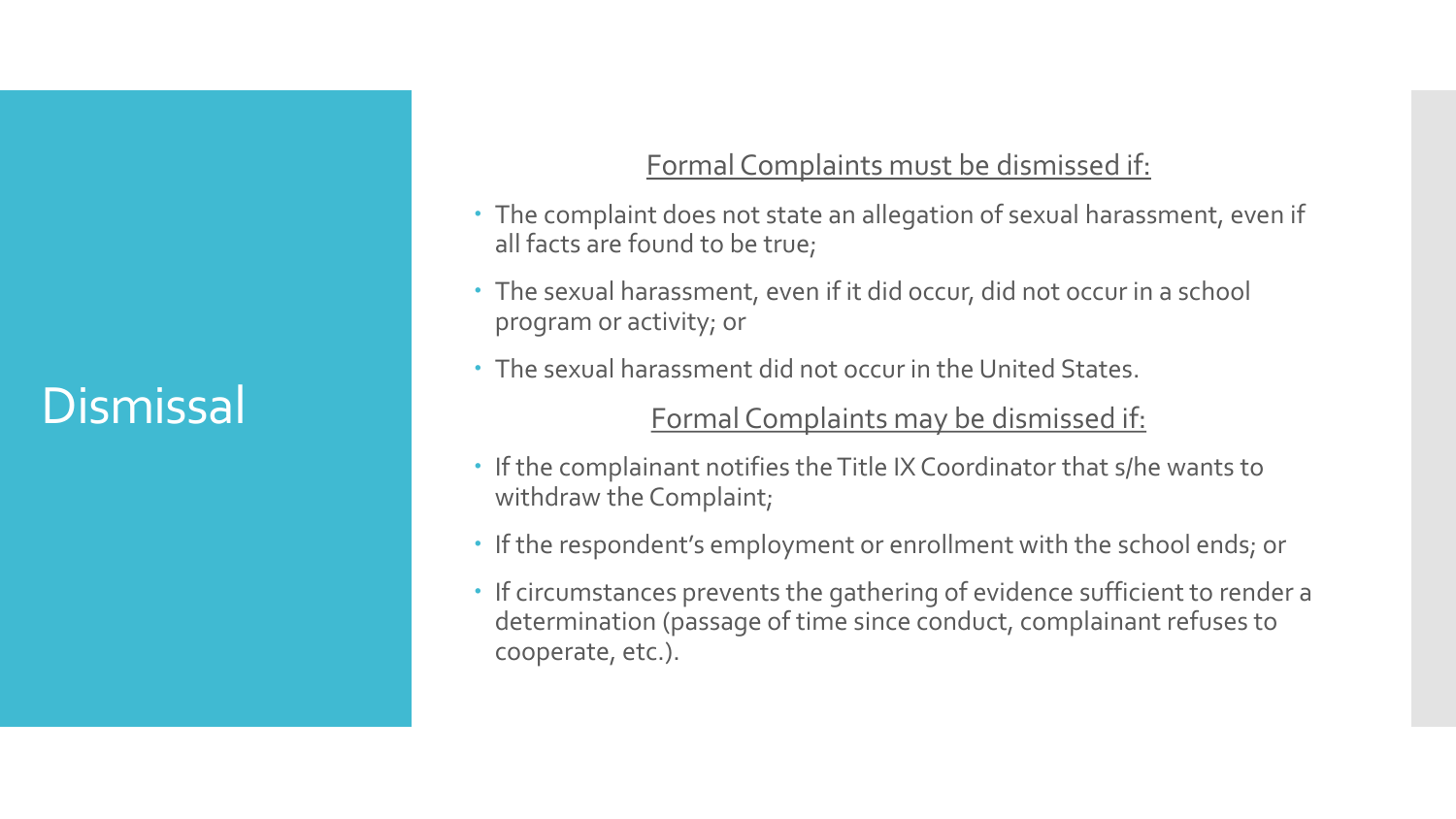# Investigation

- You need to act promptly, but there is no set deadline in the regulations.
- Make certain that you comply with the timeline in your school's Title IX Policy.
- You can delay for "good cause" (law enforcement, witness unavailability, etc.), but let both parties know in writing.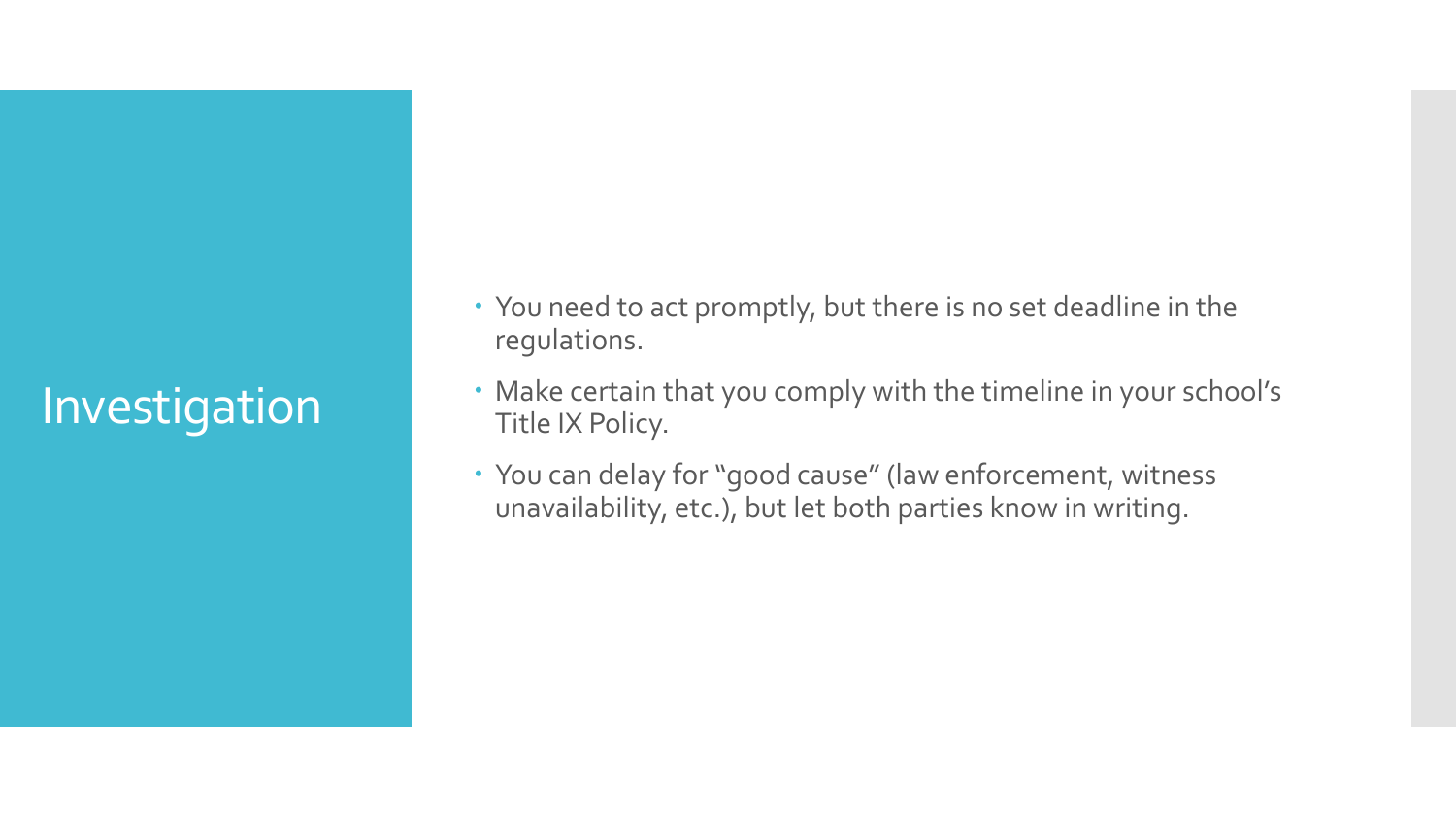**Investigative** Report Process

- The investigator must provide the parties and their advisors with an equal opportunity to review all evidence –including evidence that is not going to be included in the report – at least 10 days before the report is finalized.
- The parties may prepare written responses to the evidence, and the investigator must consider the responses before finalizing the report.
- Then, the investigator must finalize a written report that fairly summarizes the relevant evidence.
- The investigator must provide the final report to the parties at least 10 days before a determination of responsibility.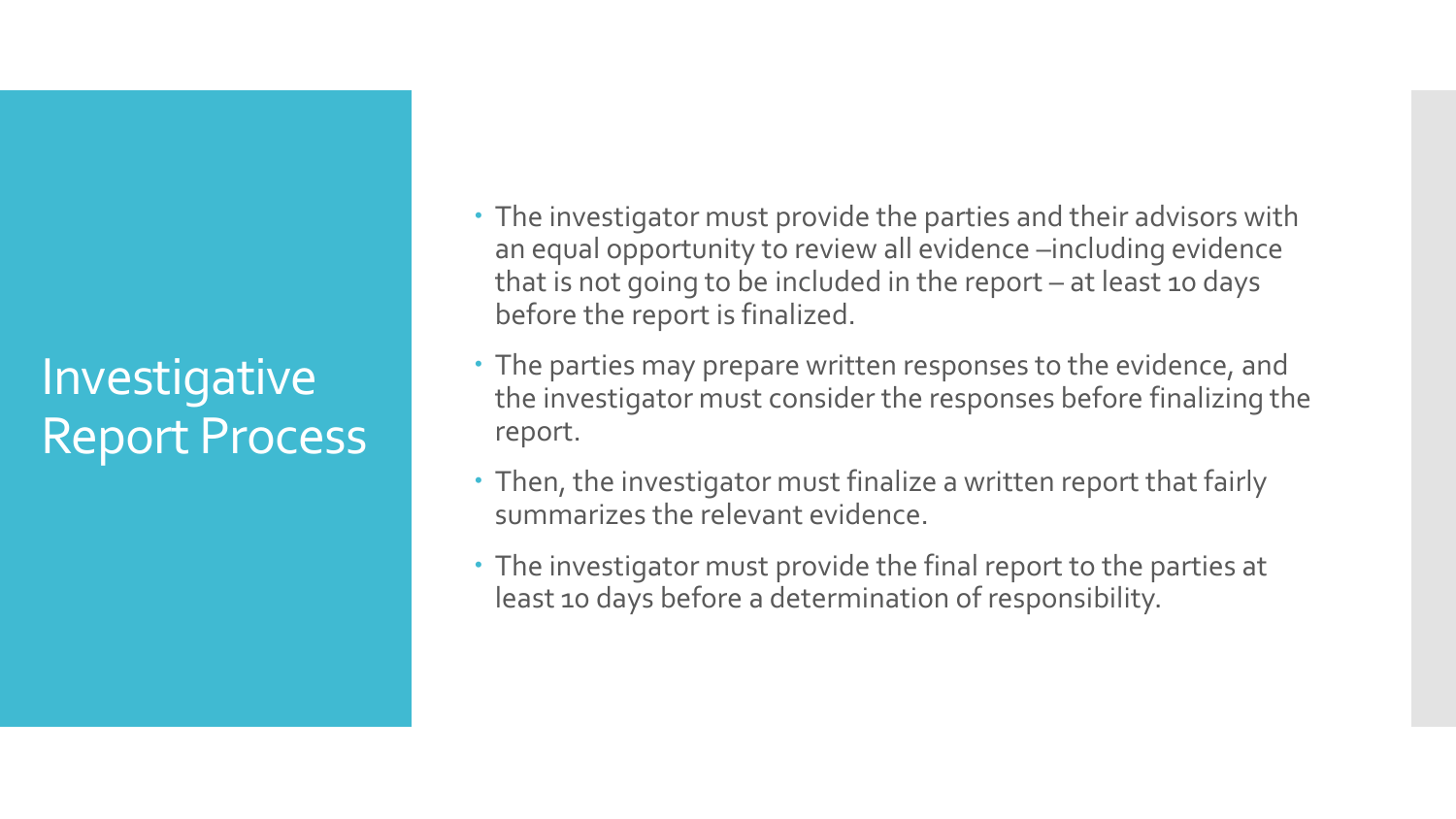Making **Decisions** About Formal **Complaints** 

- The final report now goes to the Decision Maker. The Decision Maker cannot be the same person as the Title IX Coordinator or investigator.
- This means, you need at least three different people to handle sexual harassment complaints:
	- 1. The Title IX Coordinator
	- 2. The Decision Maker
	- 3. Someone to decide any appeals

[And maybe 4. An investigator (or two) if the Title IX Coordinator has a conflict.]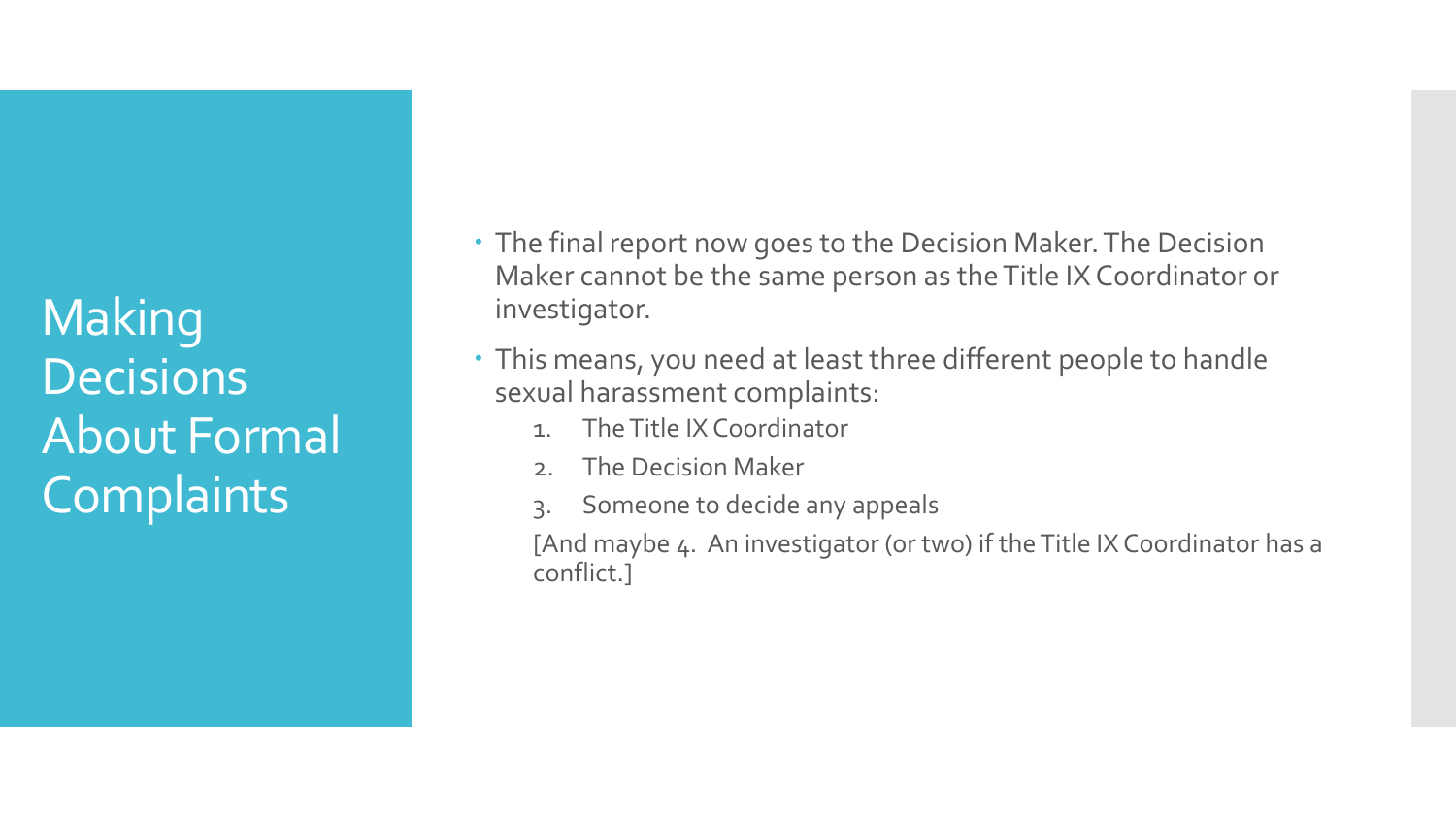### Before a Final Decision

- Before making a decision, the Decision Maker must give both parties an opportunity to submit written questions that they want the other party or a witness to answer.
- The answers must be given to both parties.
- The Decision Maker must allow limited follow up questions from the parties.
- The Decision Maker is a question "gate keeper" of sorts: can exclude a question but then must explain why the question is not relevant.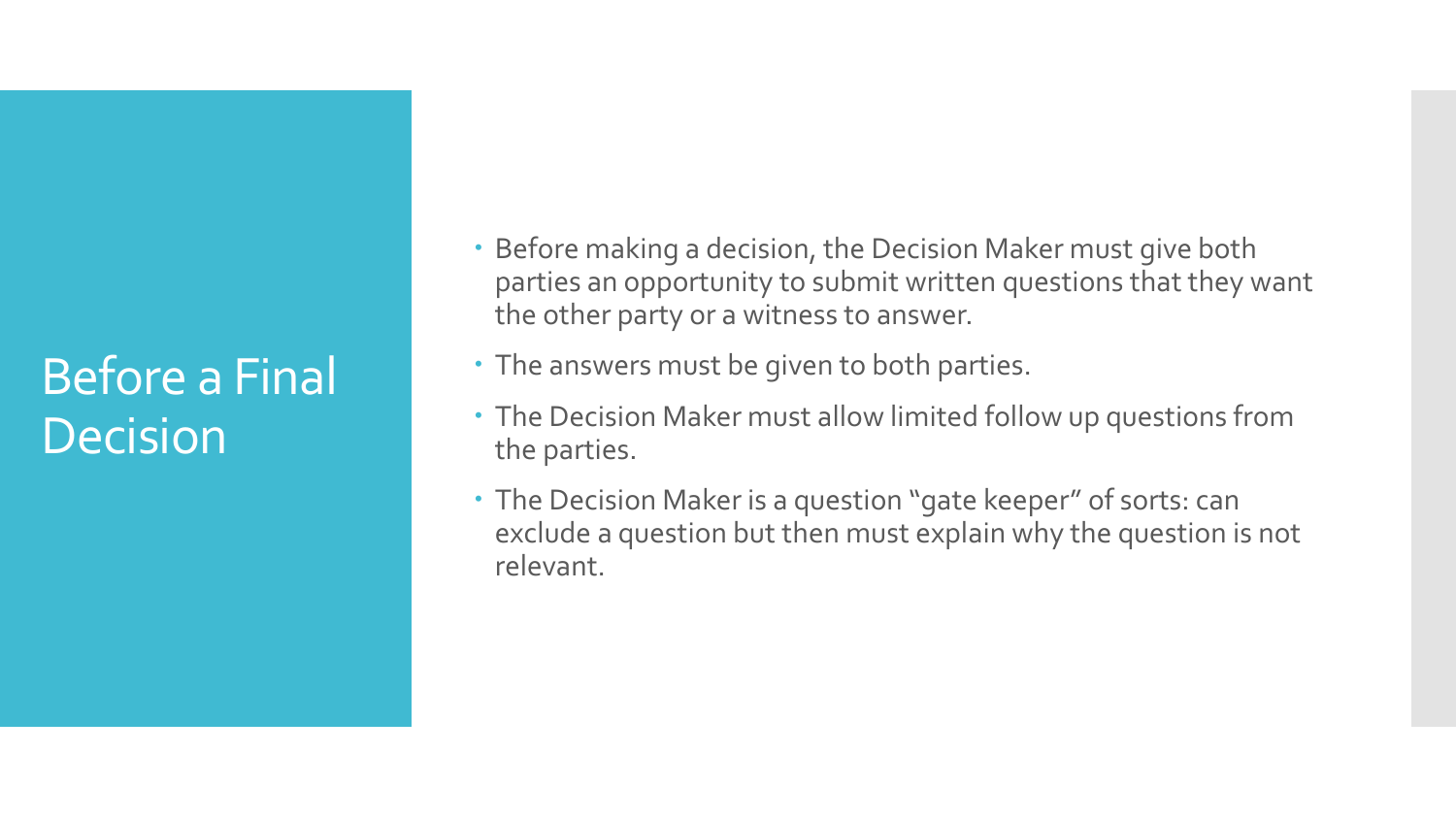"Final" Decision

The Decision Maker must review the investigative report and the answers to any written questions and then issue a written decision.

- The written decision must include:
- The allegations; the procedural steps taken; the Decision Maker's findings of fact; the application of the code of conduct to the facts;
- A statement of and the rationale for the result of each allegation, including determination of responsibility, any disciplinary sanctions imposed and whether remedies to restore or preserve equal access to the educational program will be provided; and a description of appeal rights.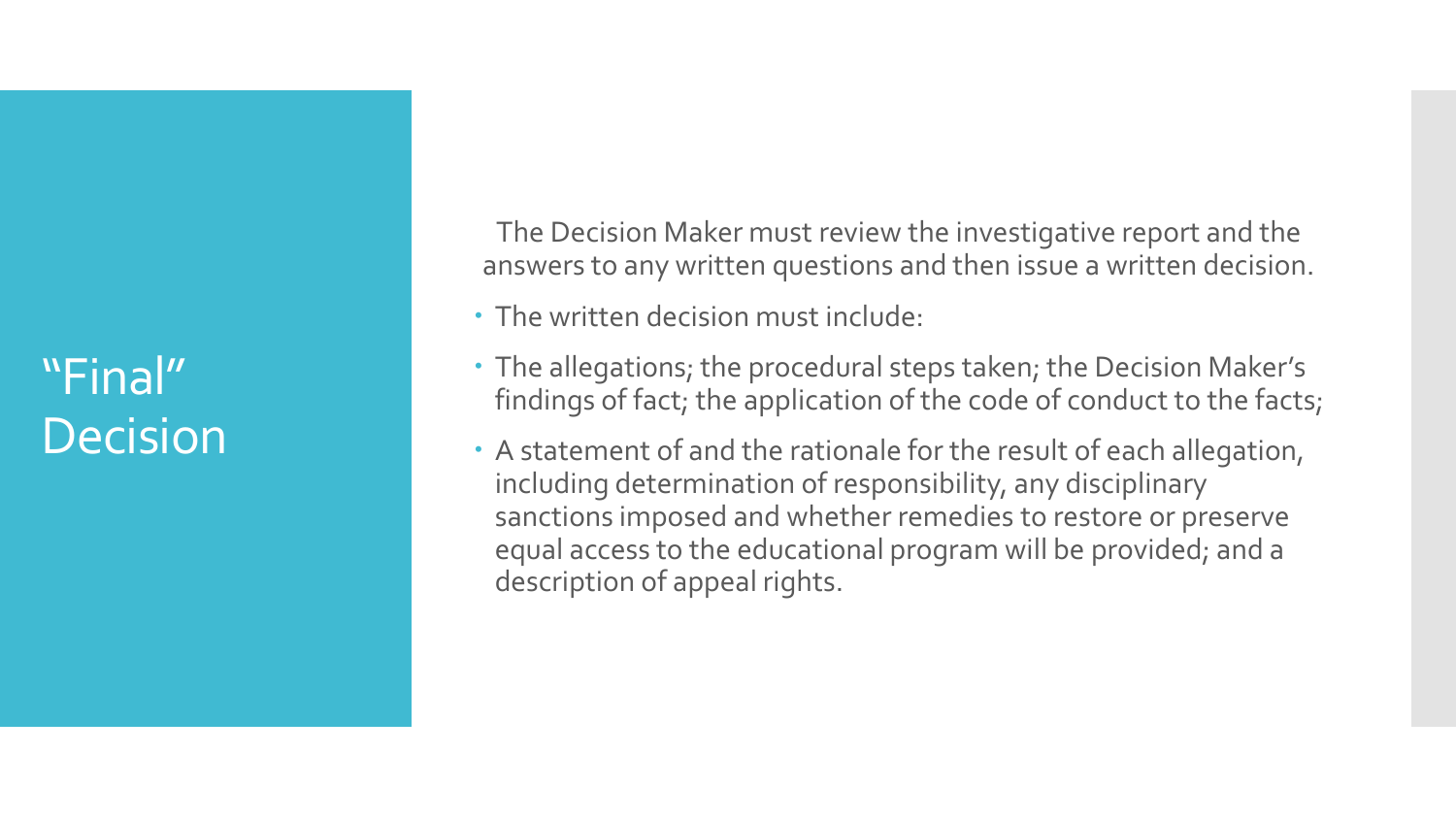### "Final" Decision

- If the Decision Maker decides that the respondent engaged in sexual harassment, they must consider not only proper discipline, but appropriate measures for the complainant.
- These can be similar to supportive measures, but now they can be punitive toward the respondent.